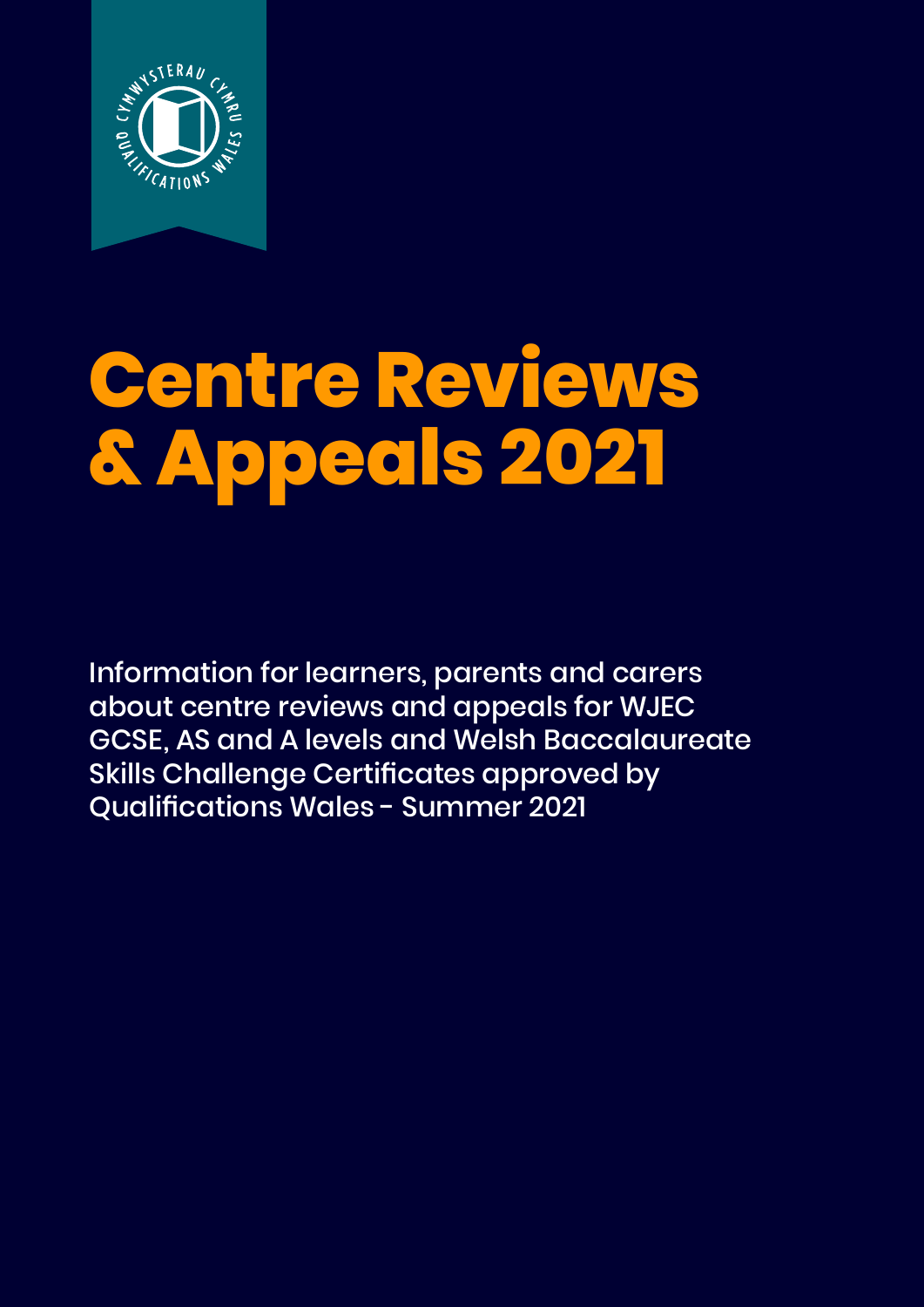Centre Reviews & Appeals 2021



**As your grades are being determined by schools and colleges in Wales this year, the appeals process will be different.**



#### **This information is for WJEC GCSE, AS and A level qualifications and the Welsh Baccalaureate Skills Challenge Certificate.**

If you have studied for other qualifications, including vocational qualifications or GCSEs or A levels offered by other exam boards, the appeals process will be different – check with your school or college, and they will tell you how you can appeal.

#### **Private candidates**

If you are a private candidate, t[here](https://qualificationswales.org/english/awarding-2021/guidance-for-private-candidates/) is quidance available here on how reviews and appeals will work for you.

# **Overview of the appeals process for summer 2021**

#### **Centre review**

A learner can request for a centre review of the provisional Centre Determined Grade on the grounds that there has been an error in the determination of their grade.

Learners **must give a reason** why they believe there has been an error in the determination of their grade.

**Grades can go up, down or remain the same as a result.**

# **Appeal to WJEC (following completion of Stage 1)**

An appeal to WJEC on the grounds that the judgement that the centre has made is unreasonable and/or a procedural error has been made.

Learners **must give a reason** why they believe the centre has made an unreasonable judgement and/or procedural error.

**Grades can go up, down or remain the same as a result.**



**2**

**1**

### **EPRS - Qualifications Wales (following completion of Stage 2)**

A request to Qualifications Wales for an Exam Procedures Review Service (EPRS) to review **whether WJEC has followed the required procedures**.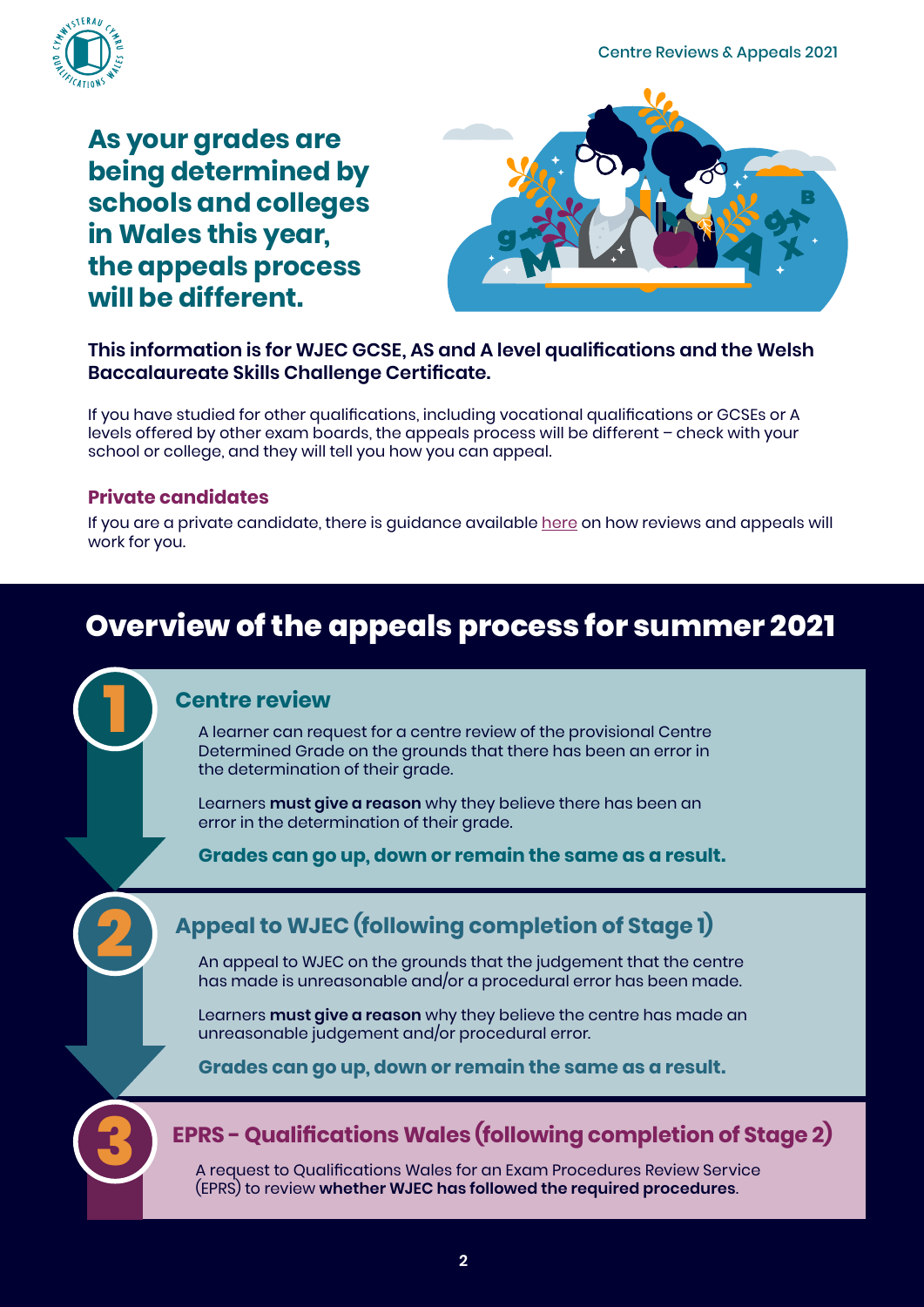

# **Stage 1: Centre review**

- You will receive your **provisional** centre determined grade from your school or college **by 30 June**.
- If you believe your school or college has made an error in how they've determined your grade you can ask them to review it. **It is important you do this as soon as possible as the timeframes for completing the centre review process are tight, and the school or college**  will need to submit any grade changes to WJEC before the end of term.
- The outcome of a centre review could mean your grade stays the same, or it could go up, or it could go down.
- It is important that you only request a review if you think there has been an error that has affected your grade.
- If you are requesting a review, then you should follow the process set out in this guide and by your school or college. You must not try and put any pressure on your school or college to change the grade.

#### **What to do if you think there has been an error with your grade**

#### **1. Ask to see the decision-making record.**

Your decision-making record shows how your grade has been worked out and what assessments have been included. Before you ask for a centre review, talk to your school or college about your grade and ask to see your decision-making record for that subject. **You will normally need to request this within two working days of receiving your provisioinal grade.** You will need to check the timescales in your school or college. Although we expect that your decision-making record should provide sufficient information, you can ask to see the assessment evidence that your school or college based their decision on.

#### **2. Request a review using a form provided by your school or college.**

On this form, you need to include the reason why you think there has been an error with your provisional grade. You don't need to present lots of information or any additional evidence. You should keep it simple using the form provided. **You will normally need to request a review within five working days of receiving your decision-making record / assessment evidence.**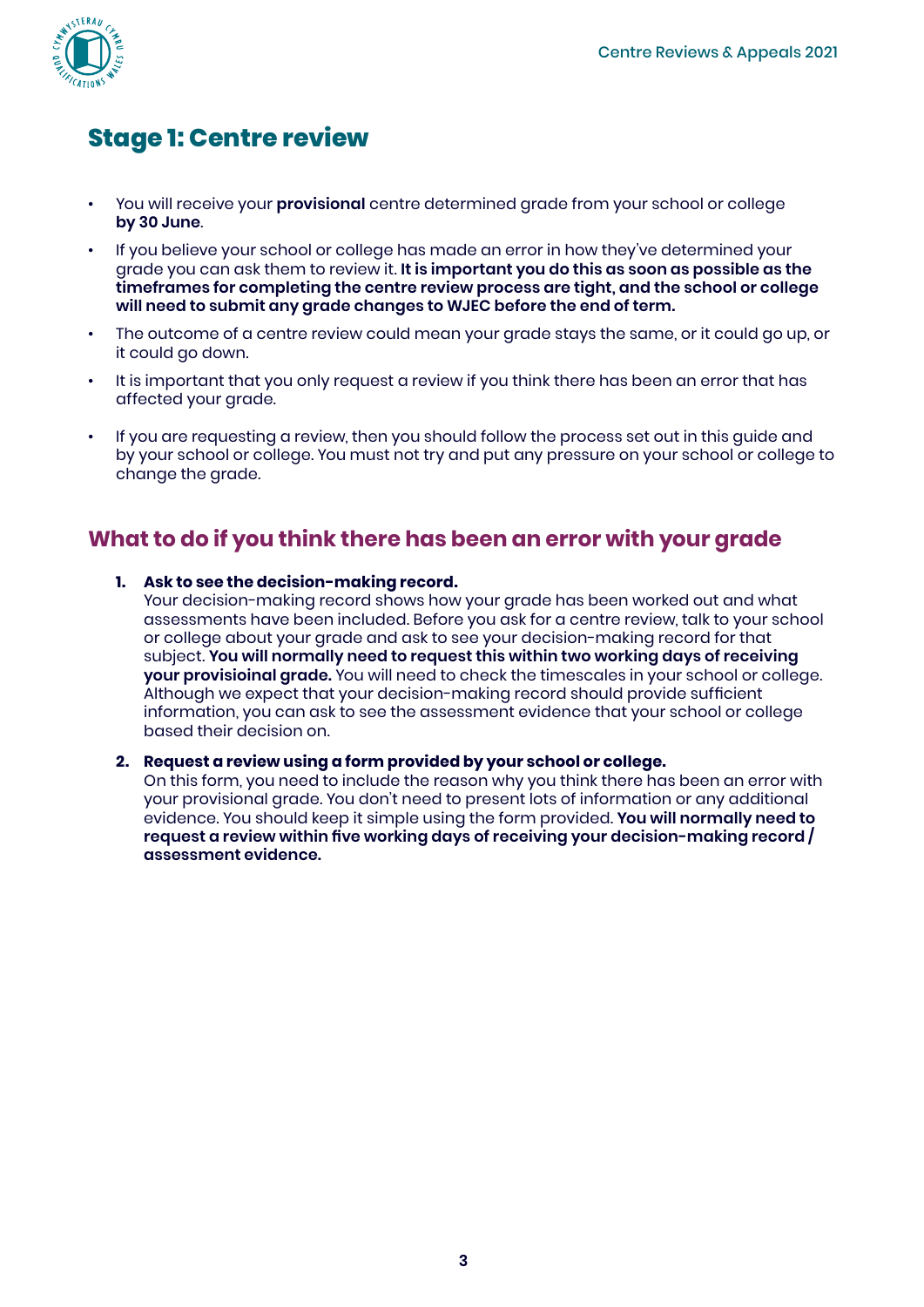

# **Stage 1: Centre review**

#### **Examples of what could be an error in the determination of a grade**

The grade shared with you by your school or college is not the same as the grade on your decision-making record.

Reasonable adjustments or special considerations were not considered when they should have been.

Assessment evidence that was part of the assessment plan was not taken into account.

The grade is not supported by the information in the decision-making record.

#### **What the centre review is for and what it is not for**

A centre review is for circumstances where you believe your school or college has made an error in how they've determined your grade.

The centre review and appeals process this year is not focused on marking errors as it would be in a normal year, but rather on the judgement made by a school or college on your grade, based on a range of evidence. Small changes in marks are very unlikely to change the overall judgement.

You should request a centre review only if you think there has been an error in working out your grade. You shouldn't request a centre review just because you disagree with the grade your school or college has given you, or you feel that you deserve a better grade.

#### **What the decision-making record is for**

This is a summary of the evidence the school or college used to decide on your grade. This should help you understand how your school or college worked out your grade.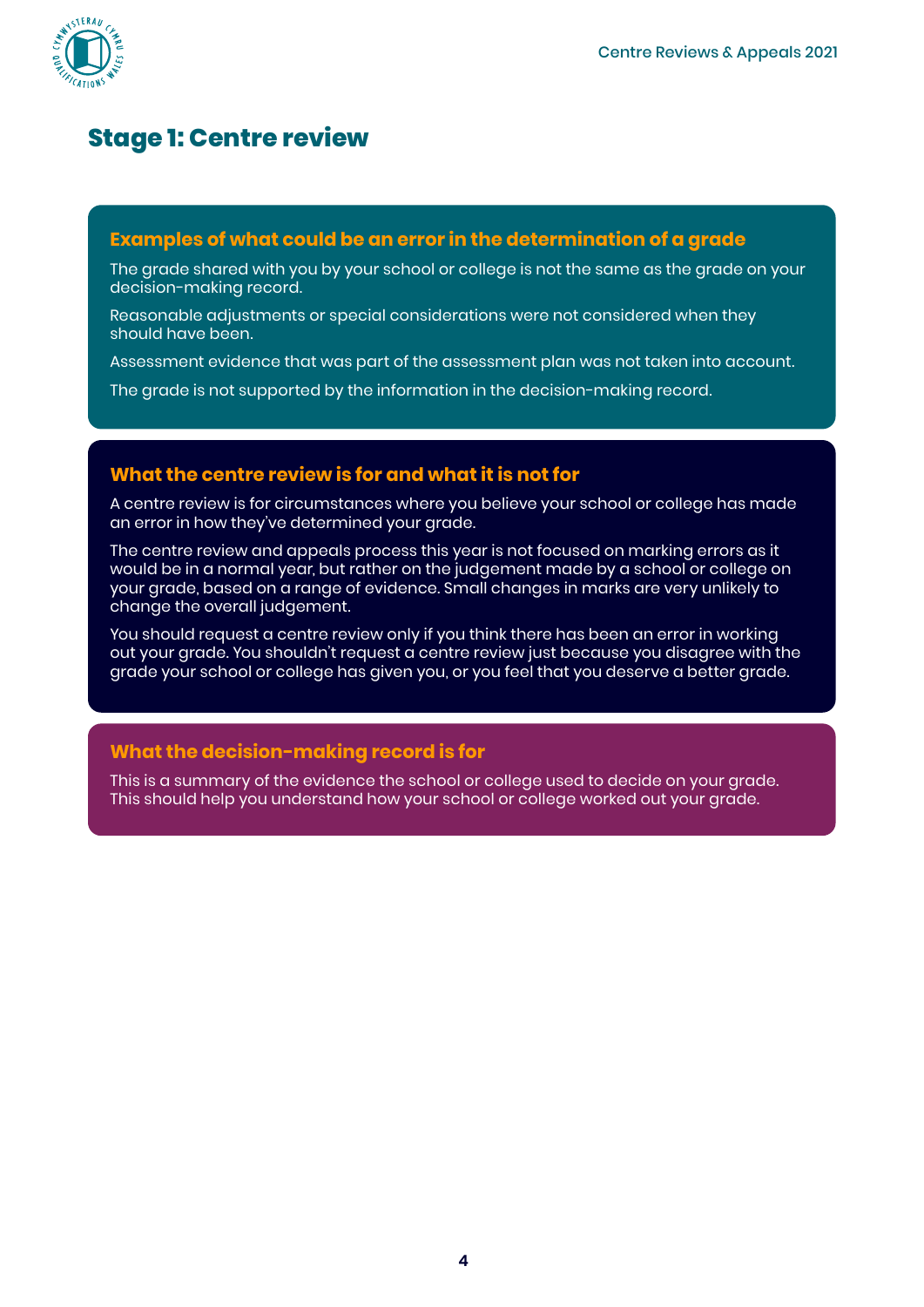

# **Stage 2: appeal to WJEC**

- If you still think there is an error in your grade after the centre review has been completed, you can consider whether to submit an appeal to WJEC.
- The appeal can only be submitted to WJEC by your school or college after results day. However, you can tell your school or college if you plan to put in an appeal once you get the outcome of your centre review.
- If you haven't asked your school or college for a centre review but you believe that WJEC has made an error whilst processing your grade, you should ask your school or college to check and then they can submit an appeal to WJEC.
- The appeal to WJEC must be submitted by the school or college on your behalf. However, you are responsible for completing the forms and outlining why you are appealing – your school or college just send it to WJEC for you.
- You can ask your school or college to submit an appeal to WJEC if you think that:
	- your school or college did not follow the correct process in working out your grade;
	- the judgement made by your school or college on your grade is unreasonable (see explanation below on unreasonable academic judgement);
	- WJEC or your school or college made a processing error.
- Before deciding whether to submit an appeal to WJEC, you can ask to see the assessment evidence that your school or college based their decision on.
- The outcome of an appeal could mean your grade stays the same, or it could go up, or it could go down.

|  | Appeals must be submitted to WJEC in the following timeframes: |  |  |  |
|--|----------------------------------------------------------------|--|--|--|
|--|----------------------------------------------------------------|--|--|--|

| AS and A level and Advanced Skills Challenge Certificate                                |                          |  |  |  |  |
|-----------------------------------------------------------------------------------------|--------------------------|--|--|--|--|
| Priority appeals (those for which a higher education place is pending)   10 - 23 August |                          |  |  |  |  |
| Non-priority appeals                                                                    | 10 August - 17 September |  |  |  |  |
| <b>GCSE and Foundation and National Skills Challenge Certificate</b>                    |                          |  |  |  |  |
| All appeals                                                                             | 24 August - 21 September |  |  |  |  |

#### **What is unreasonable academic judgement?**

This year, every school and college is responsible for determining grades for their learners. Each school and college has the flexibility to decide how best to assess their learners, and how they use that assessment evidence to make a decision on each learner's grade. Your school or college will balance the range of evidence to make a decision about the grade that best represents your work.

WJEC can only look at the evidence your school or college has considered and the reason for the grade noted in the decision-making record. It will then judge whether the grade given to you is reasonable or unreasonable. It will not re-mark assessments.

The grade would be considered unreasonable if the evidence or rationale used by your school or college does not support the grade that has been awarded at all. WJEC reviewers are unlikely to be able to decide that a change to one grade below or one grade above your grade would be more correct. For example, if the WJEC decision-maker for the appeal feels that the evidence could support either a grade D or a grade C, then they could not say that giving you a grade D was unreasonable.

If WJEC finds that a grade is unreasonable, it will award a new grade that they consider best reflects the evidence they have seen.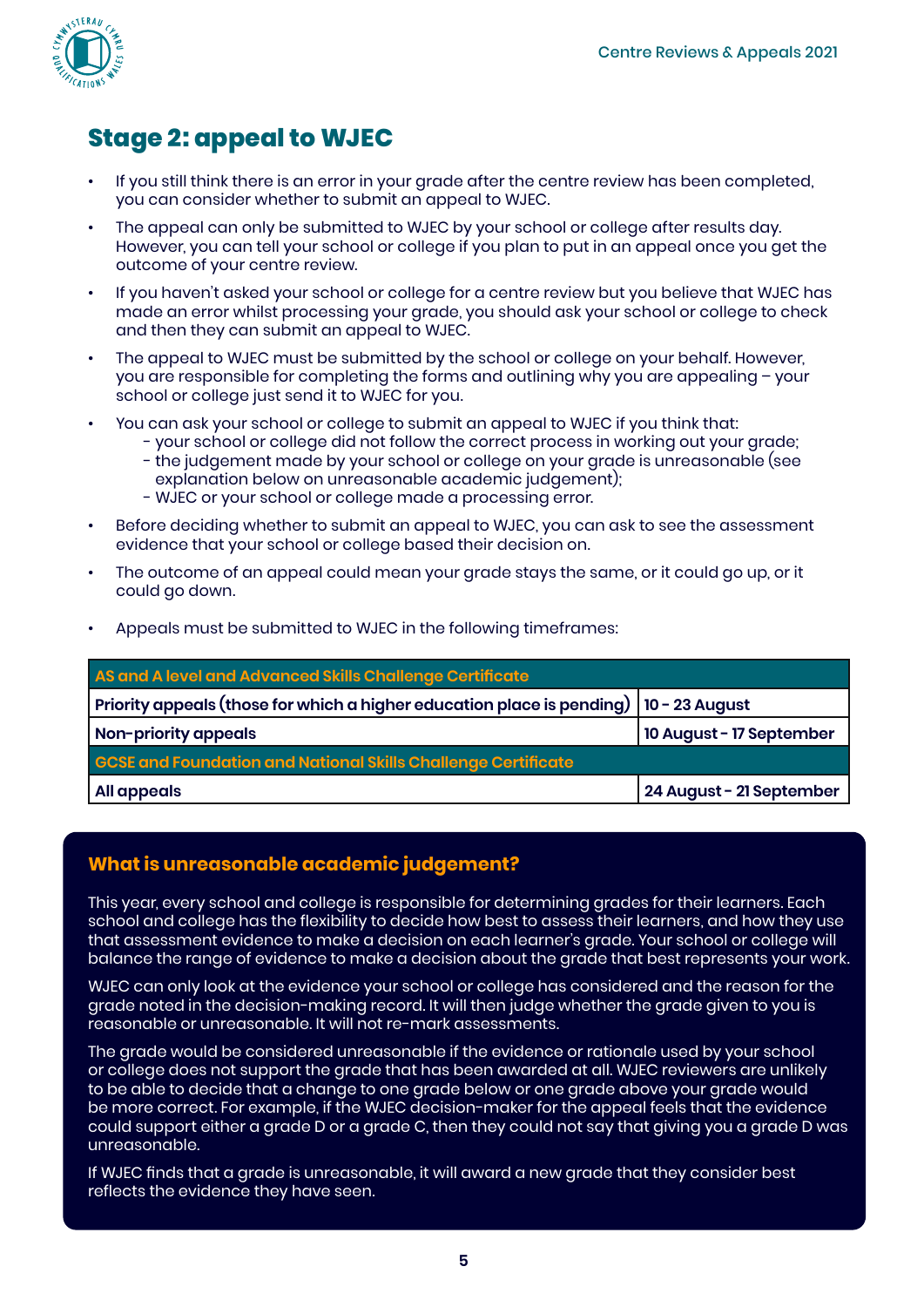

# **Stage 3: EPRS**

- The EPRS (Exam Procedures Review Service) is run by Qualifications Wales.
- It is the final stage in the appeals process.
- At Stage 3, the EPRS, we:
	- will check whether WJEC has complied with its own procedures and our regulatory requirements.
	- **will not** review whether the centre has followed the correct process (that part of the appeals process will take place at Stage 2 by WJEC);
	- **will not** review the accuracy of the grading decision;
	- **will not** change any grades.
- If we identify that WJEC has not followed the right process, we will ask WJEC to consider whether the failure had an effect on the outcome of the appeal.

In practice, the EPRS will only identify procedural failures on WJEC's part and is unlikely to lead to changes in judgement on whether the grade was unreasonable, unless a significant failure is identified. Further details on the EPRS process will be published in June.

#### **Support if you are making an appeal**

If you need any support after receiving your provisional grade, speak to your school or college – they will be able to give you advice on what to do next, and point you towards the right place to get the advice and support you need.

If you're an A level learner and the provisional centre determined grade isn't what you need to meet your university offer, don't worry – speak to your school or college. Don't contact the universities you've applied to, as they will only make admissions decisions when grades are finalised on results day.

You can find some [useful links](https://www.qualificationswales.org/english/awarding-2021/help-and-support/) on the Qualifications Wales and WJEC websites, and there are more available on the Hwb site, which you can also access from this link. There is information on the Children's Commissioner for Wales website about free Wales-wide services that offer support.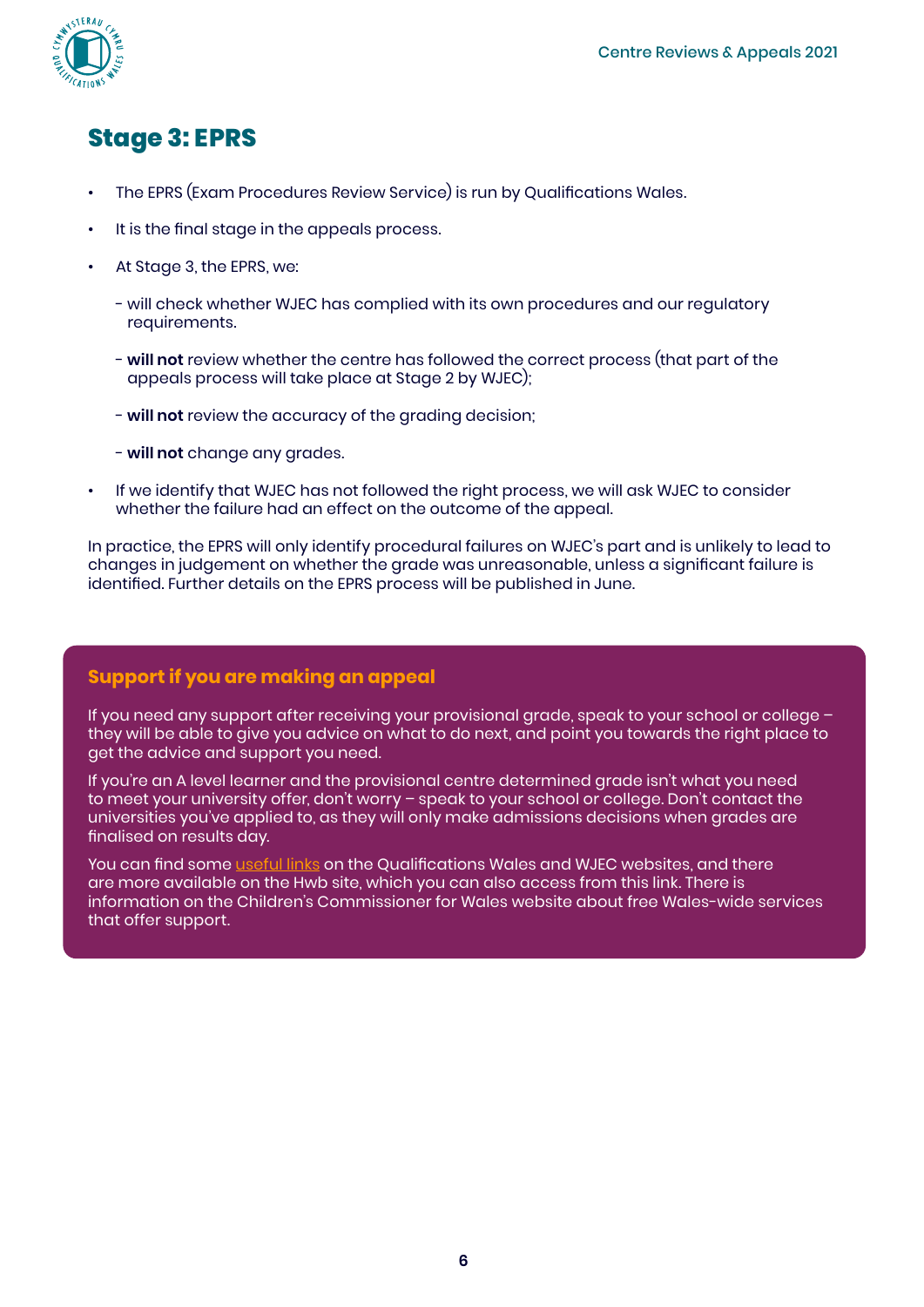

# **Frequently asked questions**

#### **When will I know my grades?**

In June, your school or college will tell you your provisional Centre Determined Grade/s. These grades are provisional until results day, when they are finalised by WJEC.

### **When can I request a centre review?**

You can request a centre review as soon as you receive your provisional Centre Determined Grade (CDG). The latest you will receive this is 30 June.

If your school or college does not give you a decision-making record with your grade, you have two working days from the time you receive your grade to request this. The decision-making record should give you enough information to decide whether to ask for a centre review. You will be given five working days from when you have received all relevant evidence to decide whether to request a review.

## **What will the decision-making record be used for?**

The learner decision-making record is a summary of the evidence the centre used to decide your grade. The learner decision making record should provide you with enough information to decide whether you think there has been an error in your grade. Grades this year are based on a judgement made by a school or college on your grade based on a range of evidence. It is the overall grade awarded, not marks on individual pieces of work, that you are asking them to check.

#### **Can I see the assessment evidence?**

Your learner decision-making record should give you enough information to help you understand how your grade was determined. If you feel it is essential for you to see copies of the assessment evidence that the school or college considered in making their decision before you can decide whether to request a review or not, you can ask to see it. You will also be able to ask for the evidence before deciding whether to put in a Stage 2 appeal to WJEC.

#### **Why can't I have my work re-marked?**

The centre review and appeals process this year is not focused on marking errors as it would be in a normal year, but rather on the judgement made by a school or college on your grade based on a range of evidence. Small changes in marks are very unlikely to change the overall judgement.

### **Does the appeals process apply to GCSEs, AS and A levels offered by AQA, Eduqas, OCR and Pearson?**

No, this process only applies to approved GCSE, AS and A levels, and the Skills Challenge Certificates offered by WJEC in Wales. There are separate arrangements in place for these qualifications. You can find more information on the approach [here](https://assets.publishing.service.gov.uk/government/uploads/system/uploads/attachment_data/file/986351/21-6780_Student_guide_to_awarding_in_summer_2021_-_accessible.pdf). The arrangements for these qualifications mean that provisional grades will NOT be shared with learners in June.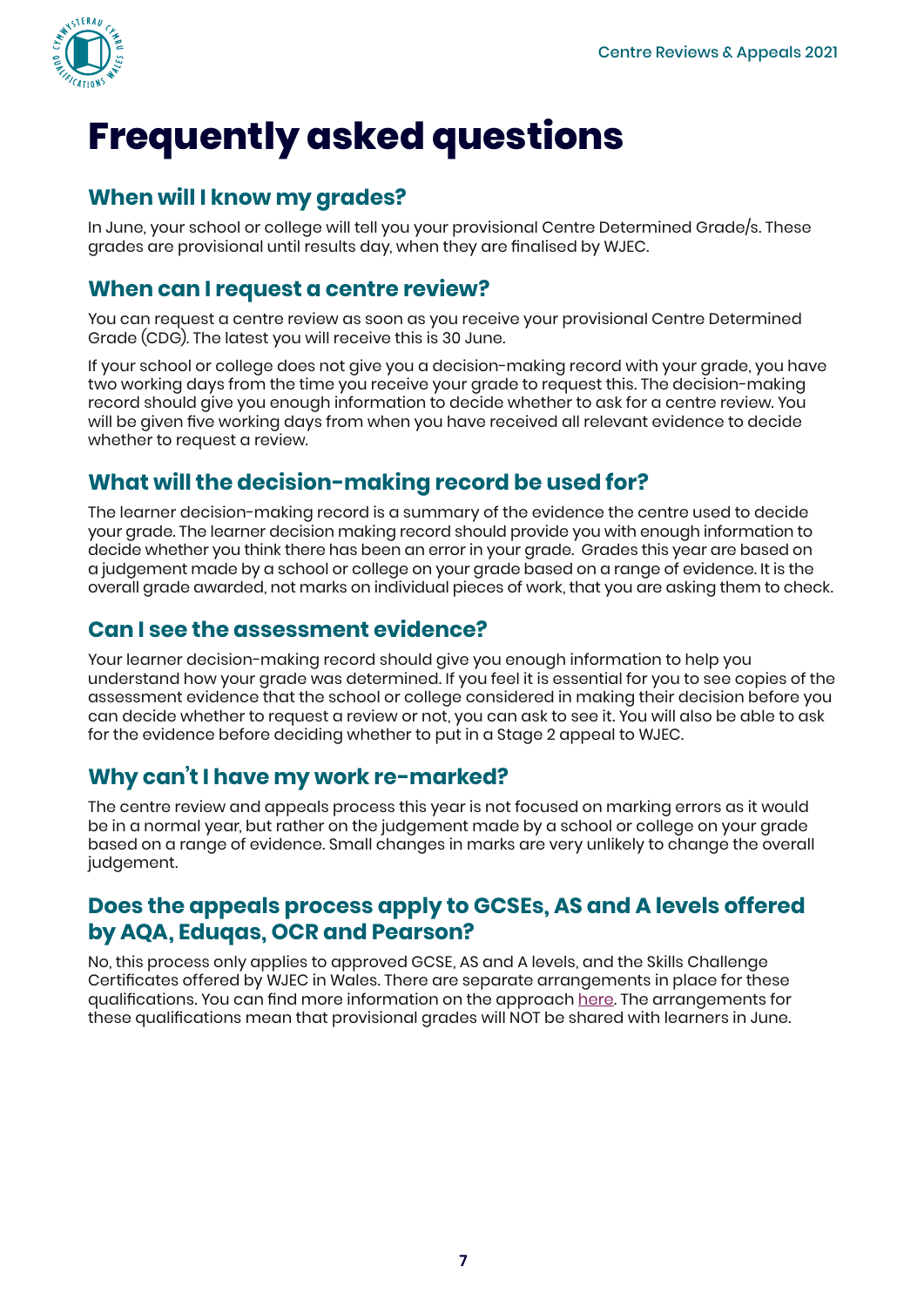

# **Frequently asked questions**

#### **Does the appeals process apply to BTECs and other vocational qualifications?**

No, this process only applies to approved GCSE, AS and A levels, and the Skills Challenge Certificates offered by WJEC in Wales. The exception to this is WJEC Level 2 and Level 3 Health and Social Care: Principles and Contexts and Level 2 Children's Care, Play, Learning and Development (Unit 216), which will be treated the same as GCSEs offered by WJEC.

Separate arrangements are in place for all other vocational qualifications and provisional grades will NOT be shared with learners in June. Learners who wish to appeal their grades will be able to do so with the relevant exam board after results day. Results for level 2 and level 3 vocational qualifications will be issued on or before 10 and 12 August, to align with GCSEs and AS/A levels.

## **If I need support, what can I do?**

[Qualifications Wales](https://qualificationswales.org/english/awarding-2021/2021-resources/), [WJEC](https://www.wjec.co.uk/home/summer-2021-get-the-support-you-need/) and the [Children's Commissioner for Wales](https://www.childcomwales.org.uk/qualifications-2021/) all have information about wellbeing and support. You can also speak to your school or college or other trusted adults for support.

## **When will I get my final results?**

You will get your results from your school or college on Tuesday 10 August for AS and A levels, and Thursday 12 August for GCSEs. Your school or college will tell you about the arrangements for receiving them.

### **What if I'm not happy with my final results?**

After results day, Stage 2 appeals cannot be submitted to WJEC unless you have requested a centre review and it has been completed. The only exception is an appeal on the grounds that there has been a processing error between the school or college and WJEC and the incorrect grade was issued as a result. If WJEC decides there has been an error and that it has affected your grade, you will be awarded a new grade. This grade could be higher or lower than the one you appealed.

### **Is there any further way to appeal?**

Stage 3 (the Exam Procedures Results Service) is the final stage in the appeal process and is run by Qualifications Wales. It checks whether WJEC has followed the right process in considering the appeal. In practice, the EPRS will only identify procedural failures on WJEC's part, and is therefore unlikely to lead to a change in judgement on whether the grade was unreasonable, unless a significant failure is identified. Further details on the EPRS process will be published in June.

#### **Can I contact universities when I receive my provisional Centre Determined Grades in June?**

No, the centre determined grade is still provisional until final grades are issued by WJEC on results days. Universities **will not** accept provisional grades for admissions processes, and should not be contacted until official results are released on 10 August 2021, as both the centre review and external quality-assurance process are ongoing.

#### **What if my provisional grades are lower than I need to go to my university of choice?**

Don't worry – speak with your school or college. Remember that universities will only make admissions decisions based on final results. You can find information on the Children's Commissioner for Wales's information hub about other opportunities and clearing.